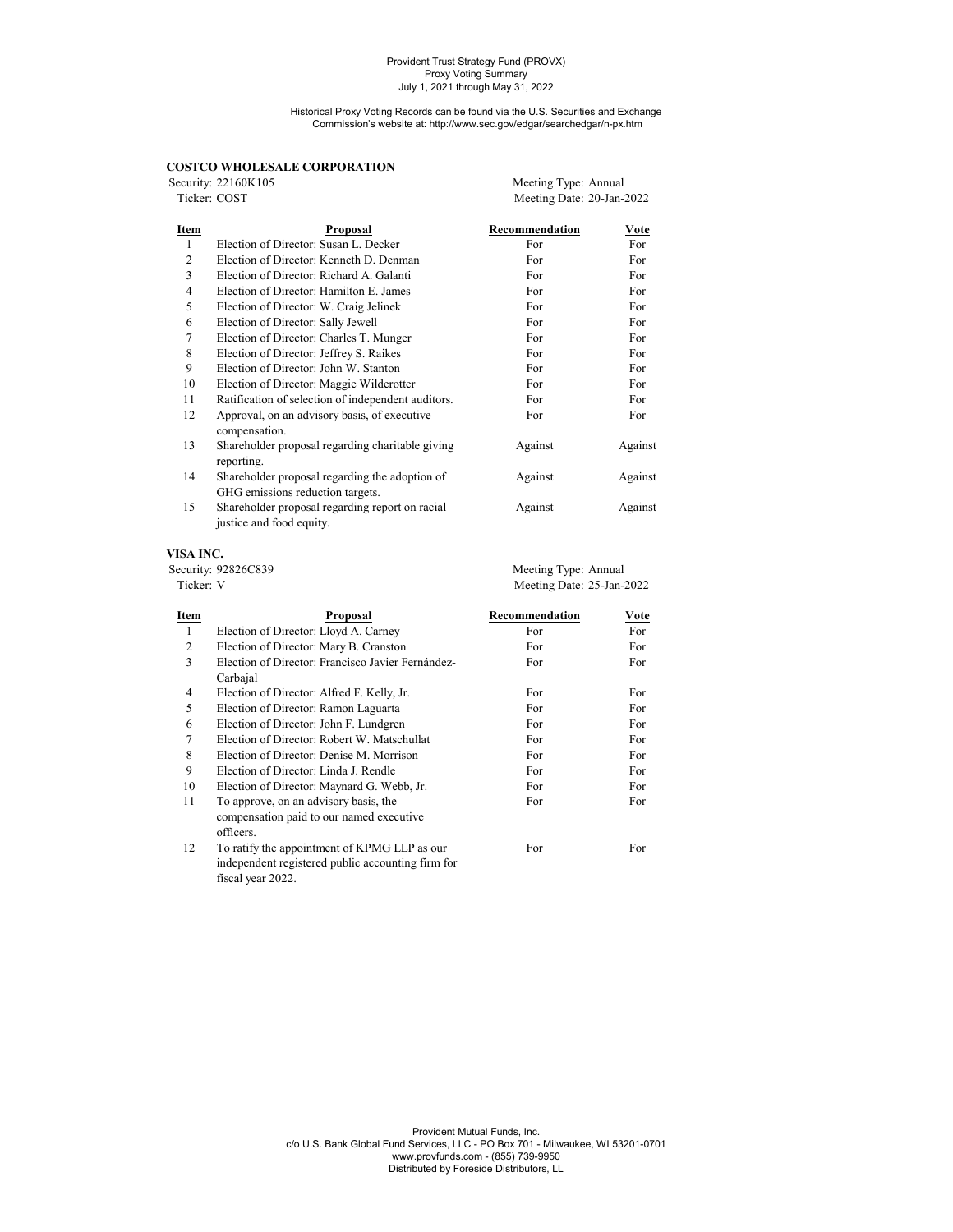Historical Proxy Voting Records can be found via the U.S. Securities and Exchange Commission's website at: http://www.sec.gov/edgar/searchedgar/n-px.htm

# **ACCENTURE LLP**

Security: G1151C101 Meeting Type: Annual<br>Ticker: ACN Meeting Date: 26-Jan-2 Meeting Date: 26-Jan-2022

| Item           | Proposal                                                   | Recommendation | Vote |
|----------------|------------------------------------------------------------|----------------|------|
| 1              | Appointment of Director: Jaime Ardila                      | For            | For. |
| $\overline{c}$ | Appointment of Director: Nancy McKinstry                   | For            | For  |
| 3              | Appointment of Director: Beth E. Mooney                    | For            | For  |
| $\overline{4}$ | Appointment of Director: Gilles C. Pélisson                | For            | For  |
| 5              | Appointment of Director: Paula A. Price                    | For            | For  |
| 6              | Appointment of Director: Venkata (Murthy)<br>Renduchintala | For            | For  |
| 7              | Appointment of Director: Arun Sarin                        | For            | For  |
| 8              | Appointment of Director: Julie Sweet                       | For            | For  |
| 9              | Appointment of Director: Frank K. Tang                     | For            | For  |
| 10             | Appointment of Director: Tracey T. Travis                  | For            | For  |
| 11             | To approve, in a non-binding vote, the                     | For            | For  |
|                | compensation of our named executive officers.              |                |      |
| 12             | To approve an amendment to the Amended and                 | For            | For  |
|                | Restated Accenture plc 2010 Share Incentive                |                |      |
|                | Plan to increase the number of shares available            |                |      |
|                | for issuance thereunder.                                   |                |      |
| 13             | To ratify, in a non-binding vote, the appointment          | For            | For  |
|                | of KPMG LLP ("KPMG") as independent auditors               |                |      |
|                | of Accenture and to authorize, in a binding vote,          |                |      |
|                | the Audit Committee of the Board of Directors to           |                |      |
|                | determine KPMG's remuneration.                             |                |      |
| 14             | To grant the Board of Directors the authority to           | For            | For  |
|                | issue shares under Irish law.                              |                |      |
| 15             | To grant the Board of Directors the authority to           | For            | For  |
|                | opt-out of pre- emption rights under Irish law.            |                |      |
| 16             | To determine the price range at which Accenture            | For            | For  |

can re-allot shares that it acquires as treasury shares under Irish law.

## **FASTENAL COMPANY**

Security: 311900104 Meeting Type: Annual Ticker: FAST Meeting Type: Annual Meeting Date: 23-Apr-Meeting Date: 23-Apr-2022

| Item           | <b>Proposal</b>                                                                                     | Recommendation | Vote |
|----------------|-----------------------------------------------------------------------------------------------------|----------------|------|
| 1              | Election of Director: Scott A. Satterlee                                                            | For            | For  |
| 2              | Election of Director: Michael J. Ancius                                                             | For            | For  |
| 3              | Election of Director: Stephen L. Eastman                                                            | For            | For  |
| $\overline{4}$ | Election of Director: Daniel L. Florness                                                            | For            | For  |
| 5              | Election of Director: Rita J. Heise                                                                 | For            | For  |
| 6              | Election of Director: Hsenghung Sam Hsu                                                             | For            | For  |
| 7              | Election of Director: Daniel L. Johnson                                                             | For            | For  |
| 8              | Election of Director: Nicholas J. Lundquist                                                         | For            | For  |
| 9              | Election of Director: Sarah N. Nielsen                                                              | For            | For  |
| 10             | Election of Director: Reyne K. Wisecup                                                              | For            | For  |
|                | Ratification of the appointment of KPMG LLP as<br>independent registered public accounting firm for |                |      |
| 11             | the 2022 fiscal year.<br>Approval, by non-binding vote, of executive                                | For            | For  |
| 12             | compensation.                                                                                       | For            | For  |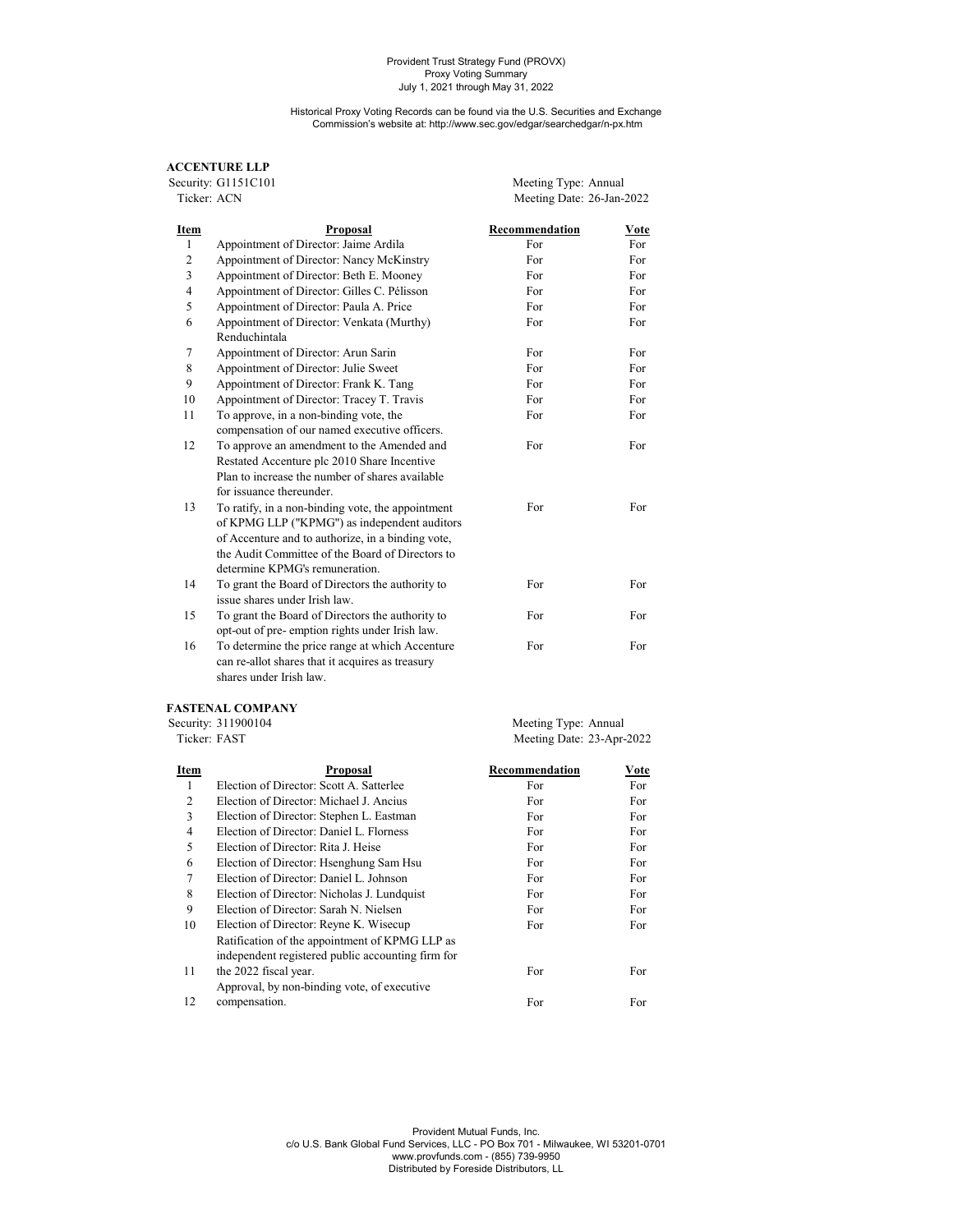Historical Proxy Voting Records can be found via the U.S. Securities and Exchange Commission's website at: http://www.sec.gov/edgar/searchedgar/n-px.htm

# **THE PNC FINANCIAL SERVICES GROUP, INC.**

|                | Security: 693475105                                | Meeting Type: Annual      |         |
|----------------|----------------------------------------------------|---------------------------|---------|
| Ticker: PNC    |                                                    | Meeting Date: 27-Apr-2022 |         |
| Item           | <b>Proposal</b>                                    | Recommendation            | Vote    |
| $\mathbf{1}$   | Election of Director: Joseph Alvarado              | For                       | For     |
| $\overline{2}$ | Election of Director: Debra A. Cafaro              | For                       | For     |
| 3              | Election of Director: Marjorie Rodgers Cheshire    | For                       | For     |
| 4              | Election of Director: William S. Demchak           | For                       | For     |
| 5              | Election of Director: Andrew T. Feldstein          | For                       | For     |
| 6              | Election of Director: Richard J. Harshman          | For                       | For     |
| 7              | Election of Director: Daniel R. Hesse              | For                       | For     |
| 8              | Election of Director: Linda R. Medler              | For                       | For     |
| 9              | Election of Director: Robert A. Niblock            | For                       | For     |
| 10             | Election of Director: Martin Pfinsgraff            | For                       | For     |
| 11             | Election of Director: Bryan S. Salesky             | For                       | For     |
| 12             | Election of Director: Toni Townes-Whitley          | For                       | For     |
| 13             | Election of Director: Michael J. Ward              | For                       | For     |
|                | Ratification of the Audit Committee's selection of |                           |         |
|                | PricewaterhouseCoopers LLP as PNC's                |                           |         |
|                | independent registered public accounting firm for  |                           |         |
| 14             | 2022.                                              | For                       | For     |
|                | Advisory vote to approve named executive officer   |                           |         |
| 15             | compensation.                                      | For                       | For     |
|                | Shareholder proposal regarding report on risk      |                           |         |
| 16             | management and the nuclear weapons industry.       | Against                   | Against |

**T. ROWE PRICE GROUP, INC.** Security: 74144T108 Meeting Type: Annual Ticker: TROW Meeting Date: 10-May Meeting Date: 10-May-2022

| Item | Proposal                                                                                         | Recommendation | Vote |
|------|--------------------------------------------------------------------------------------------------|----------------|------|
| 1    | Election of Director: Glenn R. August                                                            | For            | For  |
| 2    | Election of Director: Mark S. Bartlett                                                           | For            | For  |
| 3    | Election of Director: Mary K. Bush                                                               | For            | For  |
| 4    | Election of Director: Dina Dublon                                                                | For            | For  |
| 5    | Election of Director: Dr. Freeman A. Hrabowski, III                                              | For            | For  |
| 6    | Election of Director: Robert F. MacLellan                                                        | For            | For  |
| 7    | Election of Director: Eileen P. Rominger                                                         | For            | For  |
| 8    | Election of Director: Robert W. Sharps                                                           | For            | For  |
| 9    | Election of Director: Robert J. Stevens                                                          | For            | For  |
| 10   | Election of Director: William J. Stromberg                                                       | For            | For  |
| 11   | Election of Director: Richard R. Verma                                                           | For            | For  |
| 12   | Election of Director: Sandra S. Wijnberg                                                         | For            | For  |
| 13   | Election of Director: Alan D. Wilson                                                             | For            | For  |
|      | To approve, by a non-binding advisory vote, the<br>compensation paid by the Company to its Named |                |      |
| 14   | Executive Officers.                                                                              | For            | For  |
|      | Ratification of the appointment of KPMG LLP as                                                   |                |      |
|      | our independent registered public accounting firm                                                |                |      |
| 15   | for 2022.                                                                                        | For            | For  |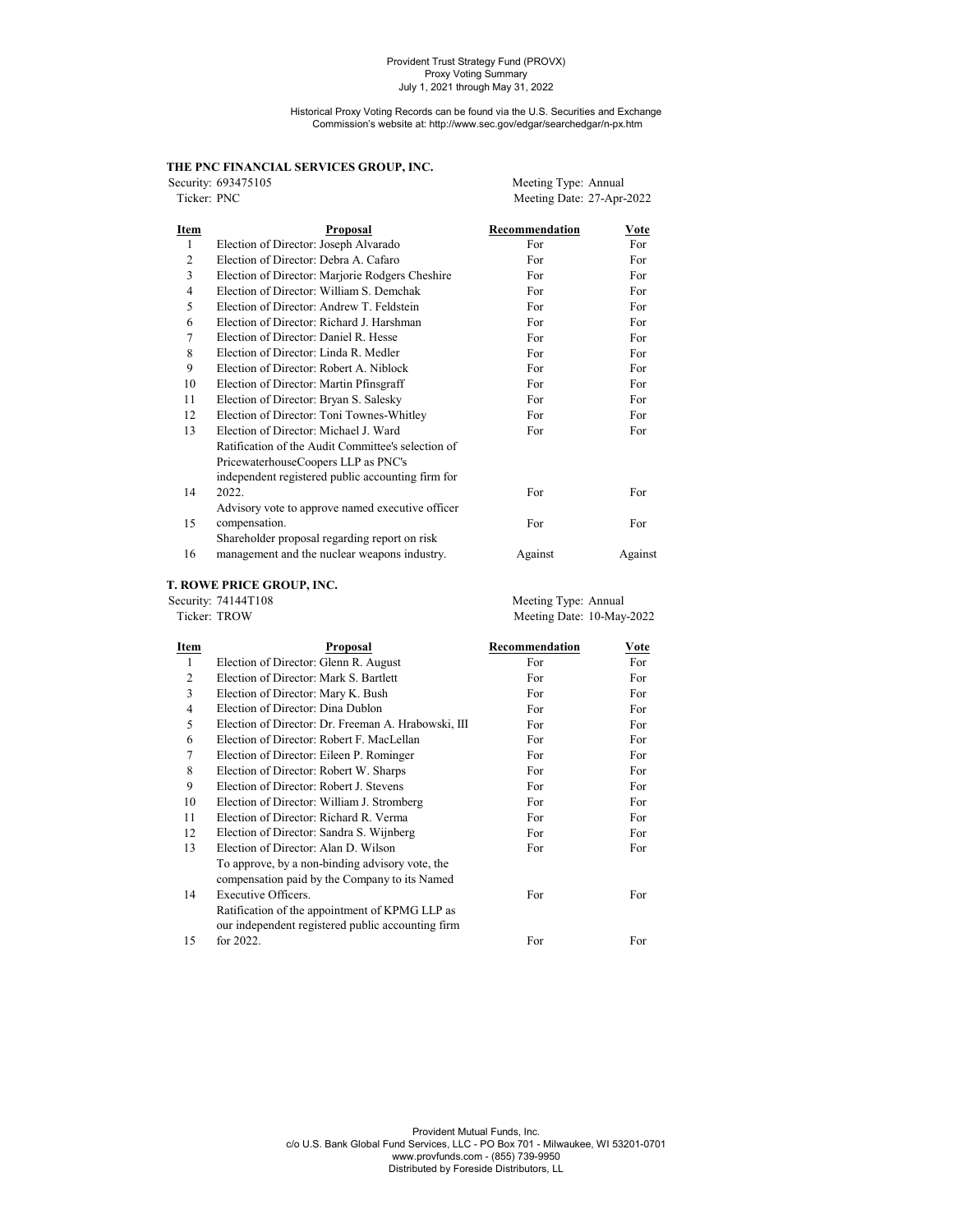Historical Proxy Voting Records can be found via the U.S. Securities and Exchange Commission's website at: http://www.sec.gov/edgar/searchedgar/n-px.htm

|                | THE CHARLES SCHWAB CORPORATION                     |                           |         |
|----------------|----------------------------------------------------|---------------------------|---------|
|                | Security: 808513105                                | Meeting Type: Annual      |         |
| Ticker: SCHW   |                                                    | Meeting Date: 17-May-2022 |         |
| Item           | <b>Proposal</b>                                    | Recommendation            | Vote    |
| 1              | Election of Director: John K. Adams, Jr.           | For                       | For     |
| $\overline{2}$ | Election of Director: Stephen A. Ellis             | For                       | For     |
| 3              | Election of Director: Brian M. Levitt              | For                       | For     |
| $\overline{4}$ | Election of Director: Arun Sarin                   | For                       | For     |
| 5              | Election of Director: Charles R. Schwab            | For                       | For     |
| 6              | Election of Director: Paula A. Sneed               | For                       | For     |
|                | Approval of amendments to Certificate of           |                           |         |
|                | Incorporation and Bylaws to declassify the board   |                           |         |
| 7              | of directors.                                      | For                       | For     |
|                | Ratification of the selection of Deloitte & Touche |                           |         |
| 8              | LLP as independent auditors.                       | For                       | For     |
|                | Advisory vote to approve named executive officer   |                           |         |
| 9              | compensation.                                      | For                       | For     |
| 10             | Approval of the 2022 Stock Incentive Plan.         | For                       | For     |
|                | Approval of the board's proposal to amend Bylaws   |                           |         |
| 11             | to adopt proxy access.                             | For                       | For     |
|                | Stockholder Proposal requesting amendment to       |                           |         |
| 12             | Bylaws to adopt proxy access.                      | Against                   | For     |
|                | Stockholder Proposal requesting disclosure of      |                           |         |
|                | lobbying policy, procedures and oversight;         |                           |         |
|                | lobbying expenditures; and participation in        |                           |         |
| 13             | organizations engaged in lobbying.                 | Against                   | Against |
|                |                                                    |                           |         |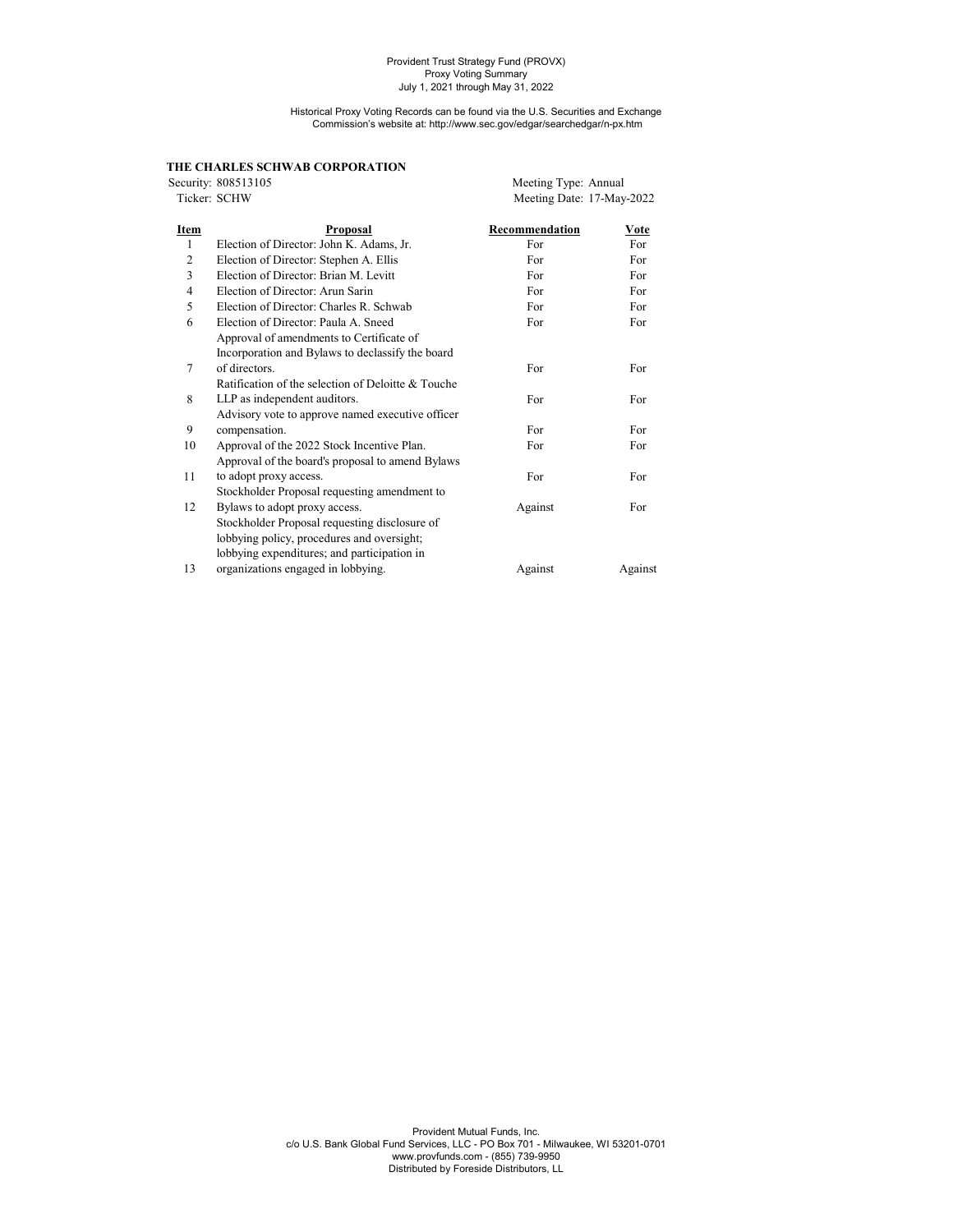#### Historical Proxy Voting Records can be found via the U.S. Securities and Exchange Commission's website at: http://www.sec.gov/edgar/searchedgar/n-px.htm

# THE HOME DEPOT, INC.<br>Security: 437076102

Security: 437076102 Meeting Type: Annual<br>Ticker: HD Meeting Date: 19-May Meeting Date: 19-May-2022

| Item           | Proposal                                         | Recommendation | Vote    |
|----------------|--------------------------------------------------|----------------|---------|
| $\mathbf{1}$   | Election of Director: Gerard J. Arpey            | For            | For     |
| $\overline{c}$ | Election of Director: Ari Bousbib                | For            | For     |
| 3              | Election of Director: Jeffery H. Boyd            | For            | For     |
| $\overline{4}$ | Election of Director: Gregory D. Brenneman       | For            | For     |
| 5              | Election of Director: J. Frank Brown             | For            | For     |
| 6              | Election of Director: Albert P. Carey            | For            | For     |
| 7              | Election of Director: Edward P. Decker           | For            | For     |
| 8              | Election of Director: Linda R. Gooden            | For            | For     |
| 9              | Election of Director: Wayne M. Hewett            | For            | For     |
| 10             | Election of Director: Manuel Kadre               | For            | For     |
| 11             | Election of Director: Stephanie C. Linnartz      | For            | For     |
| 12             | Election of Director: Craig A. Menear            | For            | For     |
| 13             | Election of Director: Paula Santilli             | For            | For     |
| 14             | Election of Director: Caryn Seidman-Becker       | For            | For     |
| 15             | Ratification of the Appointment of KPMG LLP      | For            | For     |
|                | Advisory Vote to Approve Executive               |                |         |
| 16             | Compensation ("Say-on-Pay")                      | For            | For     |
|                | Approval of the Omnibus Stock Incentive Plan, as |                |         |
| 17             | Amended and Restated May 19, 2022                | For            | For     |
|                | Shareholder Proposal to Reduce the Threshold to  |                |         |
|                | Call Special Shareholder Meetings to 10% of      |                |         |
| 18             | <b>Outstanding Shares</b>                        | Against        | For     |
|                | Shareholder Proposal Regarding Independent       |                |         |
| 19             | Board Chair                                      | Against        | Against |
|                | Shareholder Proposal Regarding Political         |                |         |
| 20             | <b>Contributions Congruency Analysis</b>         | Against        | Against |
|                | Shareholder Proposal Regarding Report on         |                |         |
|                | Gender and Racial Equity on the Board of         |                |         |
| 21             | <b>Directors</b>                                 | Against        | Against |
|                | Shareholder Proposal Regarding Report on         |                |         |
| 22             | Deforestation                                    | Against        | Against |
|                | Shareholder Proposal Regarding Racial Equity     |                |         |
| 23             | Audit                                            | Against        | Against |